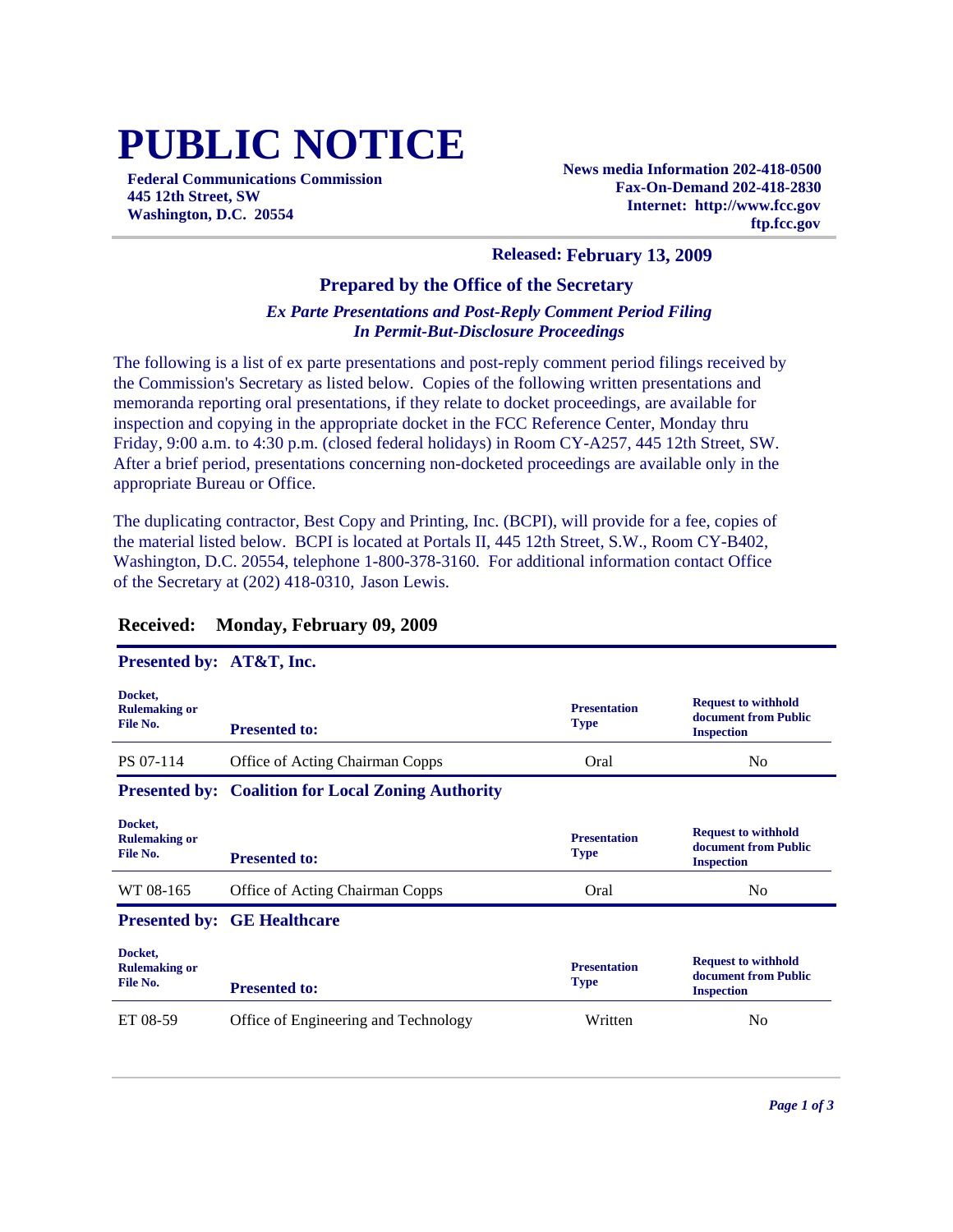| Docket,<br><b>Rulemaking or</b><br>File No. | <b>Presented to:</b>                                      | <b>Presentation</b><br><b>Type</b> | <b>Request to withhold</b><br>document from Public<br><b>Inspection</b> |
|---------------------------------------------|-----------------------------------------------------------|------------------------------------|-------------------------------------------------------------------------|
| IB 08-232                                   | Office of Acting Chairman Copps                           | Oral                               | N <sub>0</sub>                                                          |
|                                             | <b>International Bureau</b>                               | Oral                               | N <sub>0</sub>                                                          |
|                                             | Presented by: Mid-Communications, Inc. d/b/a Hickory Tech |                                    |                                                                         |
| Docket,<br><b>Rulemaking or</b><br>File No. | <b>Presented to:</b>                                      | <b>Presentation</b><br><b>Type</b> | <b>Request to withhold</b><br>document from Public<br><b>Inspection</b> |
| CC 80-286                                   | Office of the Secretary                                   | Written                            | $\rm No$                                                                |
| CC 96-45                                    | Office of the Secretary                                   | Written                            | N <sub>0</sub>                                                          |
| WC 05-337                                   | Office of the Secretary                                   | Written                            | N <sub>0</sub>                                                          |
|                                             | <b>Presented by: Pine Telephone Systems, Inc.</b>         |                                    |                                                                         |
| Docket,<br><b>Rulemaking or</b><br>File No. | <b>Presented to:</b>                                      | <b>Presentation</b><br><b>Type</b> | <b>Request to withhold</b><br>document from Public<br><b>Inspection</b> |
| CC 96-45                                    | Wireline Competition Bureau                               | Written                            | N <sub>0</sub>                                                          |
|                                             | Presented by: Sirius XM Satellite Radio, Inc.             |                                    |                                                                         |
| Docket,<br><b>Rulemaking or</b><br>File No. | <b>Presented to:</b>                                      | <b>Presentation</b><br><b>Type</b> | <b>Request to withhold</b><br>document from Public<br><b>Inspection</b> |
| IB 95-91                                    | <b>International Bureau</b>                               | Oral                               | N <sub>0</sub>                                                          |
|                                             | Office of Engineering and Technology                      | Oral                               | No                                                                      |
|                                             | Wireless Telecommunications Bureau                        | Oral                               | N <sub>0</sub>                                                          |
| WT 07-293                                   | <b>International Bureau</b>                               | Oral                               | N <sub>o</sub>                                                          |
|                                             | Office of Engineering and Technology                      | Oral                               | N <sub>0</sub>                                                          |
|                                             | Wireless Telecommunications Bureau                        | Oral                               | N <sub>0</sub>                                                          |
|                                             | Presented by: Virgin Mobile USA, L.P.                     |                                    |                                                                         |
| Docket,<br><b>Rulemaking or</b><br>File No. | <b>Presented to:</b>                                      | <b>Presentation</b><br><b>Type</b> | <b>Request to withhold</b><br>document from Public<br><b>Inspection</b> |

CC 96-45 Office of Commissioner Adelstein Oral Oral No

### **Presented by: International Communications Group, Inc.**